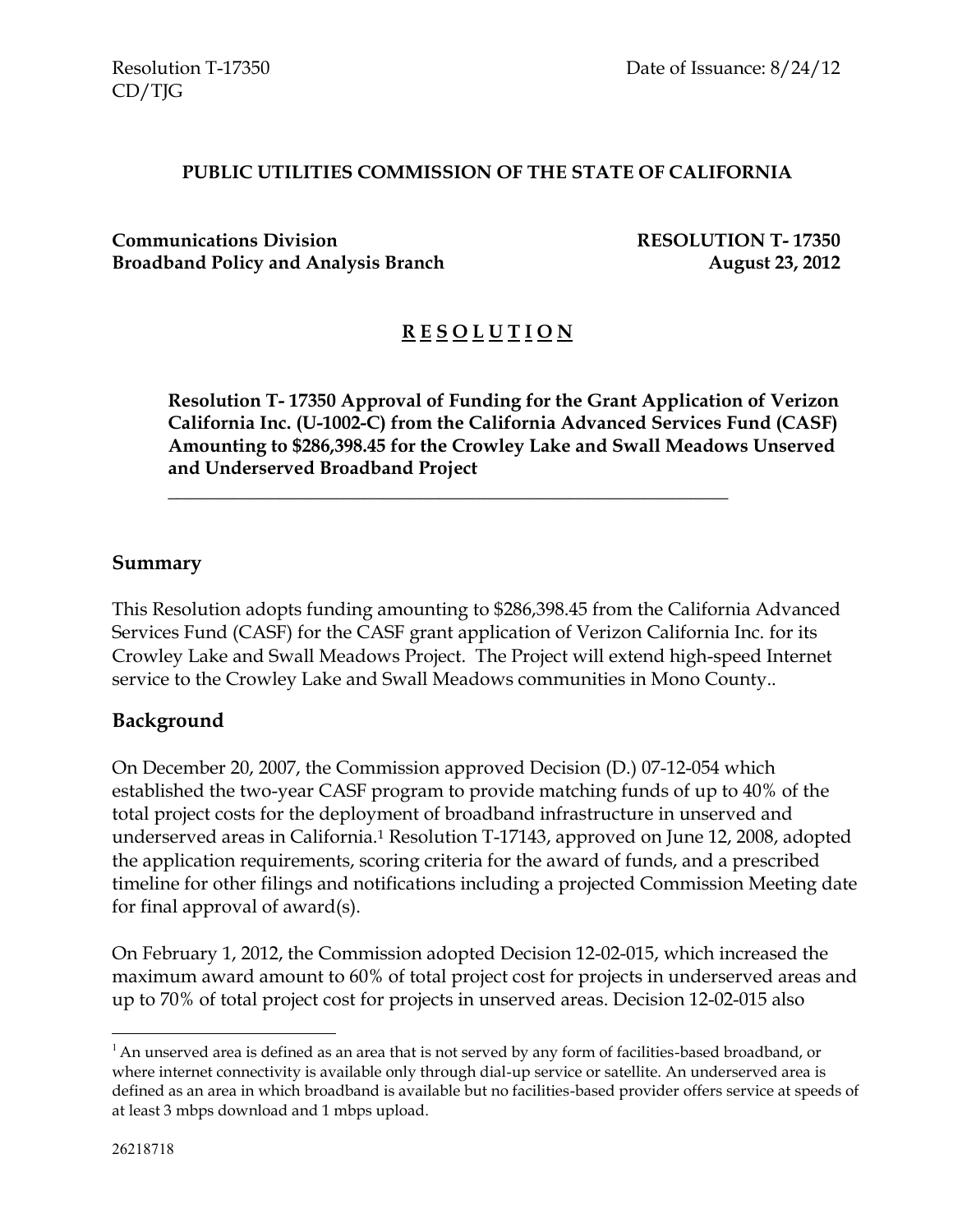> amended the definitions of underserved and unserved areas, among other modifications. This application is the last CASF grant application received under the rules established in Resolution T-17143. The rules established in D.12-02-015 apply to all future applications.

# **Notice/Protests**

Communications Division (CD) staff posted the proposed area project map, census block groups (CBGs) and Zip Codes lists by county for the Verizon Crowley Lake and Swall Meadows Project on the Commission's CASF website page under "Pending New CASF Applications to Offer Broadband as of September 20, 2011." CD received one challenge to the proposed project. Schat.net claims it can serve both communities of the proposed project at speeds of 3 mbps download and 1 mbps upload (see map entitled "Verizon Crowley Lake Map – Challenge Area" in Appendix A, page A-3). CD staff investigated the challenge. Based on the information provided to CD, staff cannot verify the challenger's claim that it serves the communities of Crowley Lake and Swall Meadows at the required speeds. Therefore, CD denied the challenge.

# **Discussion**

This Resolution adopts CD's recommended CASF funding award of \$286,398.45 for the Crowley Lake and Swall Meadows Project. This award represents 34.82% of the total project cost (\$693,000) plus Contribution in Aid of Construction (CIAC) to provide service to this unserved and underserved area application filed in accordance with Resolution T-17143. CD staff reduced Verizon's original grant request by 13% to account for households that will not receive minimal speeds of 3 mbps download and 1 mbps upload. Under this Project, Verizon will provide 450 out of 517 households in the communities of Crowley Lake and Swall Meadows with broadband service at the minimum speed thresholds under Resolution T-17143.

Key information on the project is on page A-1 of Appendix A. Shapefiles and map of the proposed project can be found on pages A-2 and A-3 of Appendix A, respectively.

Verizon submitted this application on July 12, 2011, well before the Commission adopted Decision 12-02-015 on February 1, 2012. As such, CD staff evaluated the application based on the criteria established in Resolution T-17143. Verizon will be required to complete the project in compliance with Resolution T-17143. Finally, Verizon will be reimbursed in accordance with procedures instituted under Resolution T-17143, including speed requirements. Accordingly, Verizon is eligible for reimbursement of up to 40% of total project cost (plus CIAC) and must provide potential customers with service at speeds of 3 mbps download and 1 mbps upload.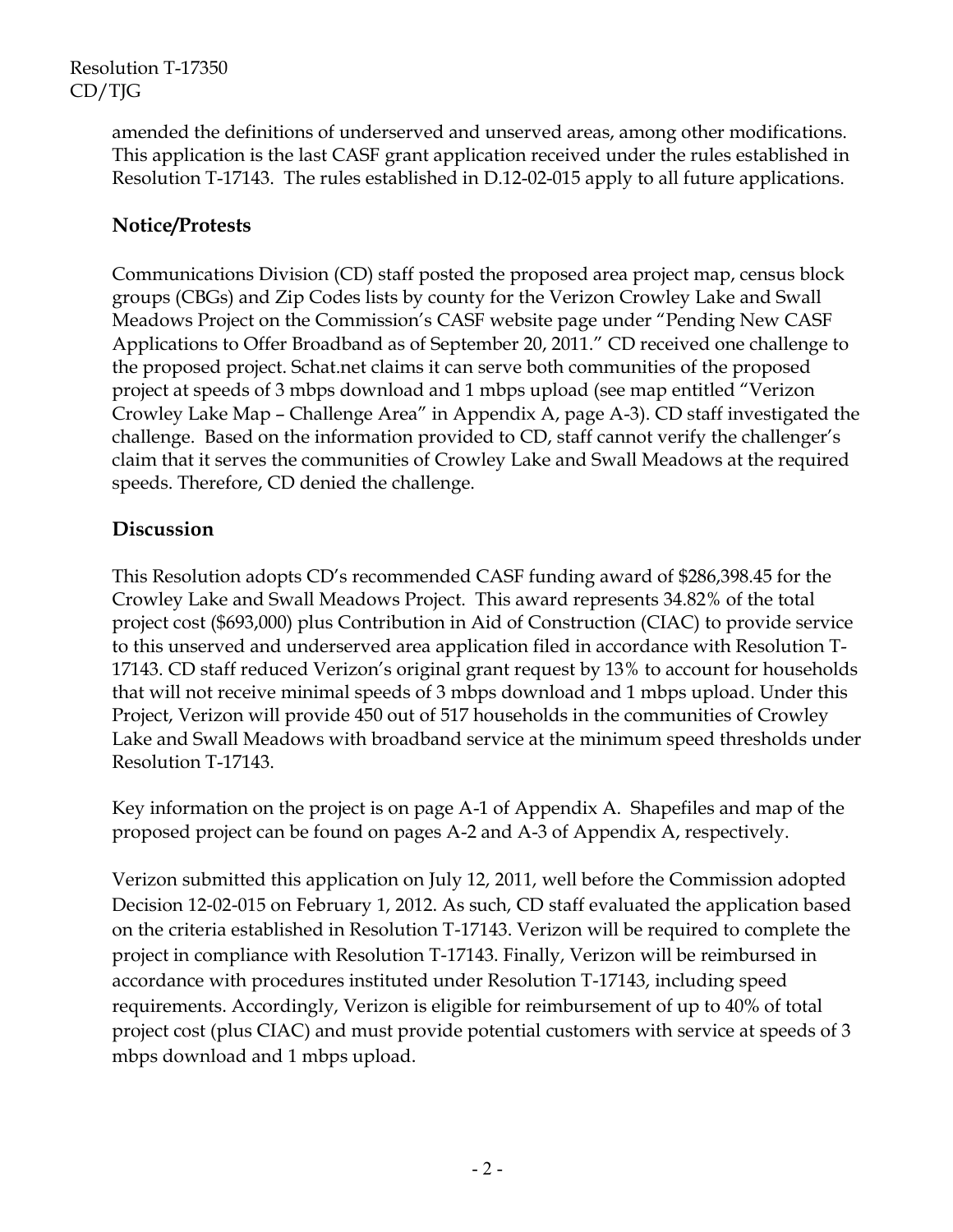### Project Overview

On July 12, 2011, Verizon California Inc. ("Verizon") submitted an application for CASF funding in unserved and underserved areas in Mono County comprising Crowley Lake and Swall Meadows.

The Crowley Lake and Swall Meadows Project would include portions of one wire center in the southern part of Mono County along Highway 395, north of Bishop. Verizon currently offers voice telephone service to this wire center, but does not currently offer broadband to any portion of this wire center. The Crowley Lake wire center includes the community of Crowley Lake. In addition, the community of Swall Meadows served from a remote facility adjacent to the Crowley Lake wire center would be included in the project.

The Crowley Lake and Swall Meadows Project will consist primarily of the placement of inter-office facility equipment in the Crowley Lake wire center, which requires upgrading to handle the increased volume of traffic, and placing fiber to the digital loop carrier site in Swall Meadows.

Finally, with the addition of the appropriate electronics in the Central Office, Verizon will be able to provision broadband services utilizing Digital Subscriber Line (DSL) technology to customers at varying speeds dependent on the customer distance from the Central Office. The CBGs impacted by the Project are 060510001014 and 060510001013.

Pursuant to Resolution T-17330, Verizon targeted these communities for broadband deployment. Resolution T-17330 provided Verizon with the authority to deviate from California Public Utilities (PU) § 320 () along scenic Highway 395 in Mono County between Bishop and Mammoth Lakes. Public Utilities Code §320 requires the underground placement of all communications or electric utility facilities within 1,000 feet of a scenic highway. In Resolution T-17330, the Commission approved Verizon's deviation request for approximately 32,000 feet of fiber optic cable it deployed along scenic Highway 395 in Mono County. As a condition of receiving the waiver, the Commission required Verizon to submit an application for a CASF grant to provide broadband to the communities of Swall Meadows and Crowley Lake. As noted in Resolution T-17330 (page 3), Verizon submitted its application prior to the Commission's adoption of the resolution. Pursuant to Resolution T-17330, Verizon must offer service to these communities within 18 months of the approval of the resolution (July 28, 2011), regardless of the outcome of its CASF application.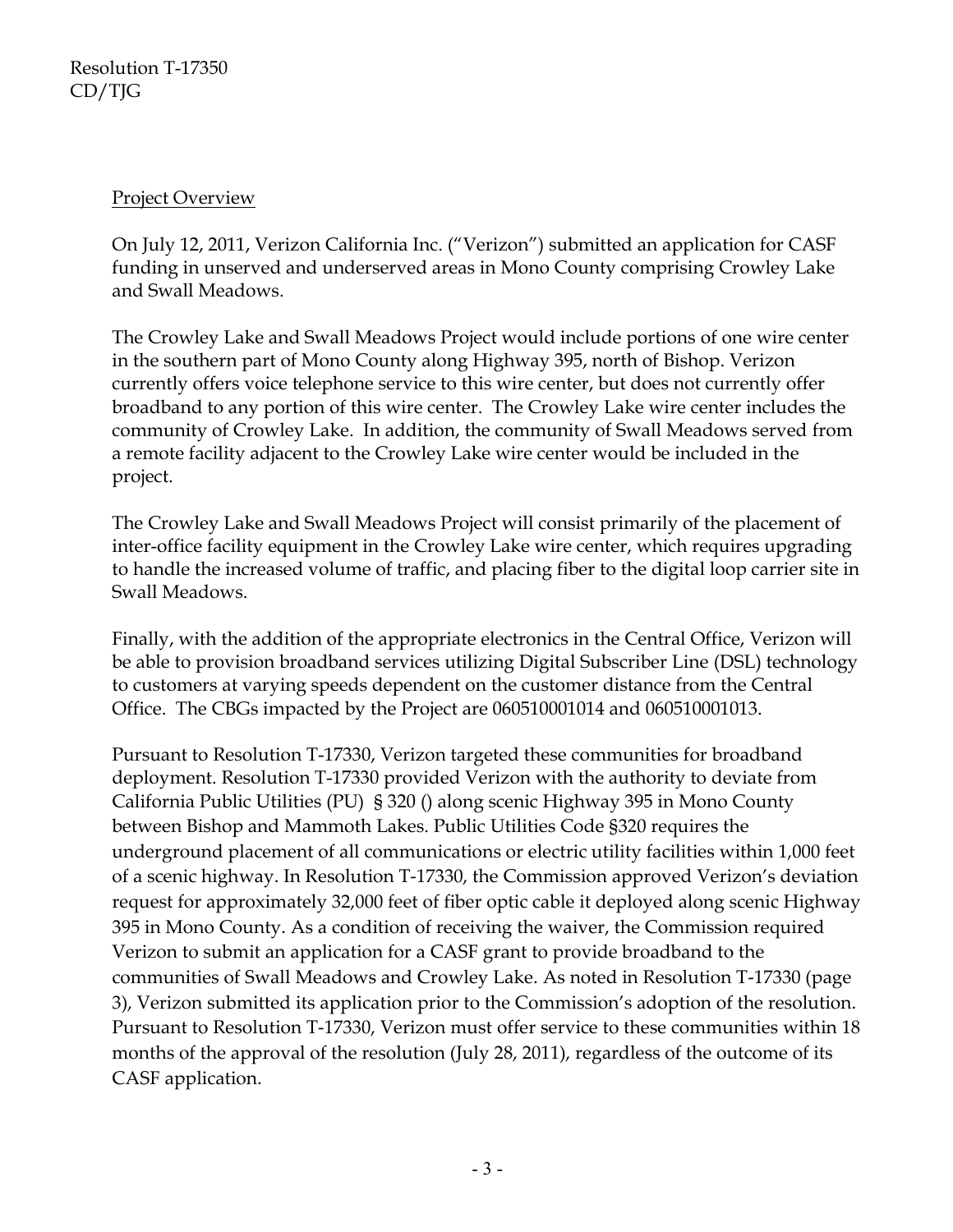Verizon commits to provide Internet service plans at the following prices for one-year starting from the beginning date of service, and under the following terms:

| <b>Proposed Pricing</b> (for households within 6,500 feet of            | <b>Broadband Price</b> | Standalone       |  |  |
|-------------------------------------------------------------------------|------------------------|------------------|--|--|
| Crowley Lake wireline center and remote facility in                     | w/Voice Svc            | <b>Broadband</b> |  |  |
| Swall Meadows)                                                          |                        | Price (no        |  |  |
|                                                                         |                        | Voice Svc)*      |  |  |
| Proposed (initial year) monthly subscription fee <sup>2</sup> :         |                        |                  |  |  |
| 3.0 mbps - 10 mbps download AND 1 mbps upload                           | \$45.25                | \$60.25          |  |  |
| plan                                                                    |                        |                  |  |  |
| 0.5 mbps-1.0 mbps download and 0.384 upload plan                        | \$34.25                | \$49.25          |  |  |
| Services upon which the above monthly subscription fee(s) is/are based: |                        |                  |  |  |
|                                                                         |                        |                  |  |  |
| Recurring rates                                                         |                        |                  |  |  |
| 3.0 mbps – 10 mbps download AND 1 mbps upload                           | \$39.00                | \$54.00          |  |  |

\$28.00 \$43.00

| Shipping and Activation Charge | \$25.00 | \$25.00 |
|--------------------------------|---------|---------|
| Modem                          | \$50.00 | \$50.00 |
|                                |         |         |

0.5 mbps-1.0 mbps download and 0.384mbps upload

# Project Qualification

Non-recurring charges

Initial service connection charges

plan

plan

To qualify under the CASF program, the applicant is required to submit proof that the area is unserved or underserved by submitting shapefiles of the proposed project. CD reviews the submitted shapefiles by comparing them with United States 2010 Census data and the revised June 30, 2011, California Broadband Availability maps. Once the area is found to be eligible either as an unserved or underserved area, CD staff evaluates all other information submitted by the applicant to determine if the project meets the requirements as outlined in Resolution T-17143. Other information reviewed includes: proof of a Certificate of Public Convenience and Necessity (CPCN) from the Commission; descriptions of current and proposed broadband infrastructure; potential subscriber size

 $\overline{a}$ <sup>2</sup> Resolution T-17143 defines monthly subscription fee as "the sum of all recurring rates and non-recurring charges the customer must pay to receive service during the initial year of service, expressed as a monthly average…" and as "represent[ing] the maximum amount that customers will pay, on average, for the duration that this price is committed."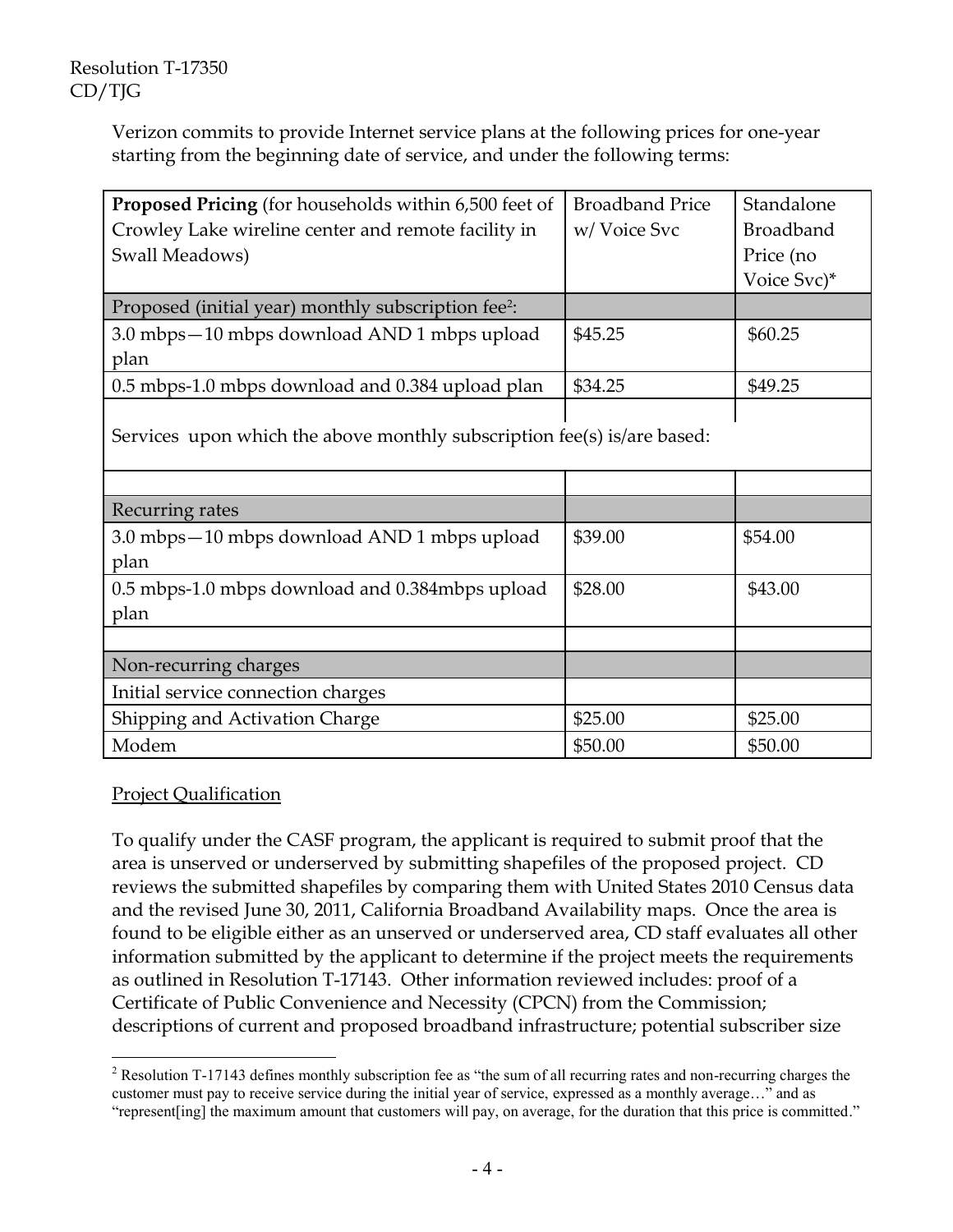and household incomes; project construction schedule; project budget; proposed pricing and commitment period for new subscribers; and financial qualifications of the applicant.

As an initial step in the review of Verizon's application, CD checked the CBGs as submitted in the project application and corrected the CBGs to conform to the 12-digit format and the 2010 Census. CD then confirmed the CBGs the applicant proposed to serve were unserved and underserved. CD then published the CBGs, zip codes, and map of the proposed project on the CASF Commission's CASF website page under "Pending New CASF Applications to Offer Broadband as of September 20, 2011" to offer interested parties the opportunity to challenge the proposed project areas. CD initially received no challenges. However, after reviewing data from the latest data submission round for the California Broadband Mapping Program that indicated that Verizon already served two neighborhoods in the proposed area, CD requested that Verizon clarify its service in the proposed areas. CD reviewed Verizon's response and reconfirmed that the project areas are unserved and underserved. On December 5, 2011, CD received a challenge from Schat.net, a wireless Internet service provider, asserting that the company already provided service in the proposed project areas.

Prior to its challenge, Schat.net had not provided the Commission with coverage information, nor had it registered with the FCC and submitted Form 477. CD staff assisted Schat.net in submitting its broadband service data for mapping purposes and also advised Schat.net to collect data that would help it prove it serves the communities in question at the required speeds. Normally, challengers supply CD staff with speed tests and the names of customers CD staff may contact to verify the assertions of service. CD staff can then resolve the challenge by contacting the customers to confirm service and by using broadband mapping data and the information contained in FCC Form 477.

Although Schat.net asserts that it can provide broadband service at speeds of 3 mbps download and 1 mbps upload, no customers opt to pay for that service. The only evidence supporting the challenger's claim includes its unsubstantiated assertion that it provides service and unverifiable speed tests it submitted to CD staff. Since Schat.net did not submit Form 477 to the FCC, it provided CD staff with the number of customers it serves at each speed tier in the proposed project area. After reviewing the data, CD staff determined Schat.net's customer base did not support its claim that it served the two communities in question.

Moreover, other data the challenger submitted to the Commission contradicts its claim that it can serve the communities at the required speeds. Although it has not previously provided the Commission with Broadband Mapping data, Schat.net submitted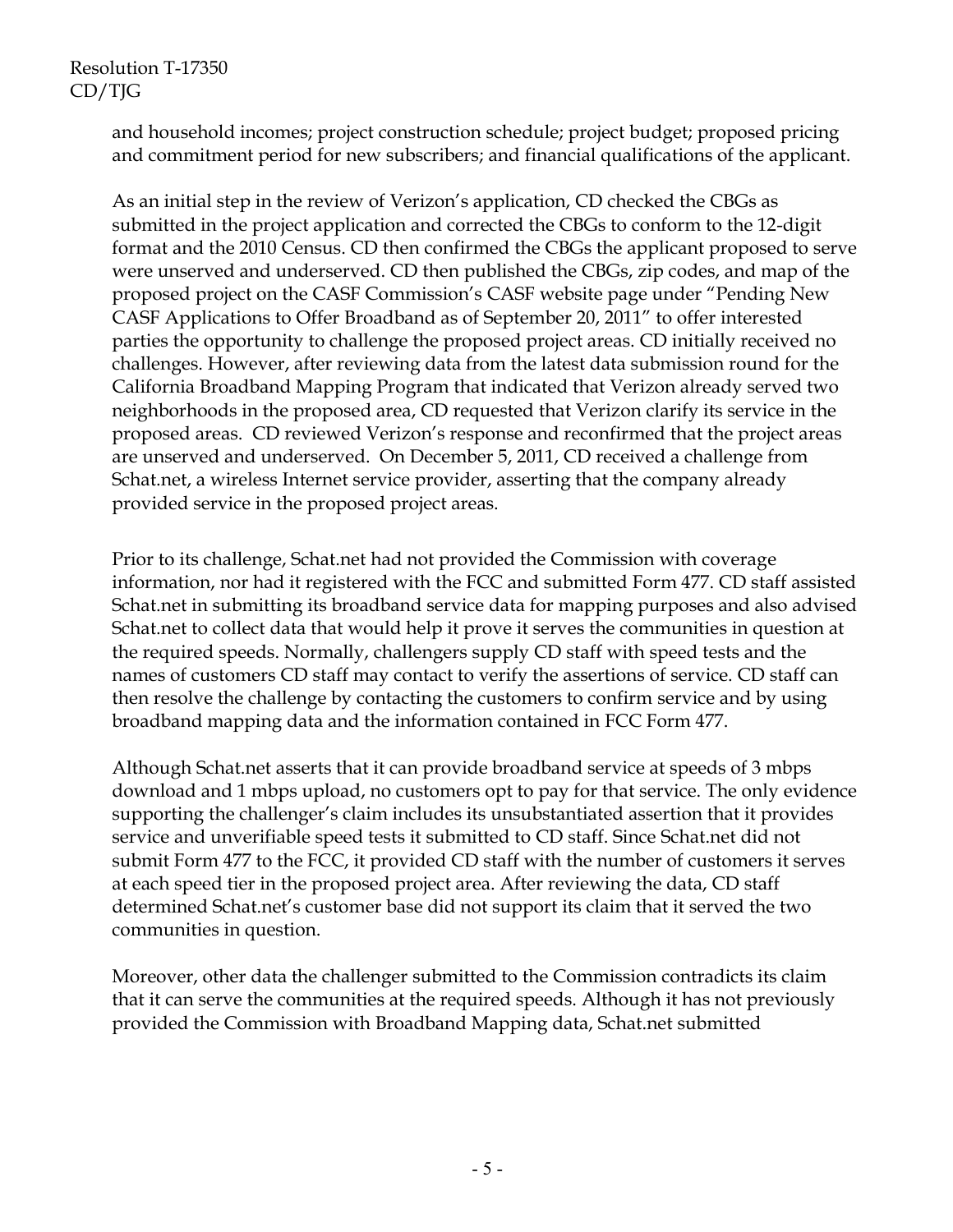$\overline{a}$ 

information for the Commission's Fifth Round of data collection.<sup>3</sup> This data (see Appendix A page A-4) indicates Schat.net does not offer broadband service at speeds of 3 mbps download and 1 mbps upload in the communities of Crowley Lake and Swall Meadows.

After thorough examination, Schat.net did not convince CD staff that it could serve the communities as it claimed. On the Commission website, CD staff notes it will use whatever information it has in its review to determine whether a proposed CBG qualifies as unserved or underserved. Based on the information provided, CD staff cannot verify the challenger's claims and therefore cannot conclude the challenger is capable of serving the communities in question, especially when the data submitted by the challenger contradicts its assertions.

Additionally, according to its website, the challenger charges customers at the 3/1 speed tier \$149.95/month for service, over \$100/month more than Verizon commits to charge potential customers for service at similar speeds. While the definition of "underserved area" in Resolution T-17143 does not include a requirement that customers actually purchase the service and is silent regarding the price a provider should charge for service (*see* footnote 1 above), CD staff found it problematic to uphold a challenge that essentially is incompatible with the CASF mission of providing broadband access to those currently lacking it. Upholding the challenge may discourage consumers in Crowley Lake and Swall Meadows from receiving advanced communication services, and the economic and social benefits that flow from such services, because their best option is not at a price they can afford.

Given the information in its review and the above concerns, staff denied the challenge.

After denying the challenge, CD proceeded to evaluate the application with respect to the speed, service area, the applicant's commitment and ability to fund 60% of the project cost, the price commitment period, and the deployment schedule.

CD found that Verizon's Crowley Lake project meets CASF funding requirements with respect to the following factors:

> • Speed – Verizon proposes to offer speeds of 3.0-10 mbps download and 1 mbps upload to customers within roughly 6,500 feet of its Central Office in Crowley Lake and its remote site in Swall Meadows, in compliance with the benchmark set by the Commission

<sup>&</sup>lt;sup>3</sup> Pursuant to the NTIA's State Broadband Data and Development Grant Program, the CPUC must collect certain data regarding the availability of broadband services, the technology used to provide them and the location of certain broadband infrastructure for all broadband providers in California. Fifth Round information, scheduled to be available on California Interactive Broadband Map on June 1, 2012, reflects speed service data as of December 31, 2011.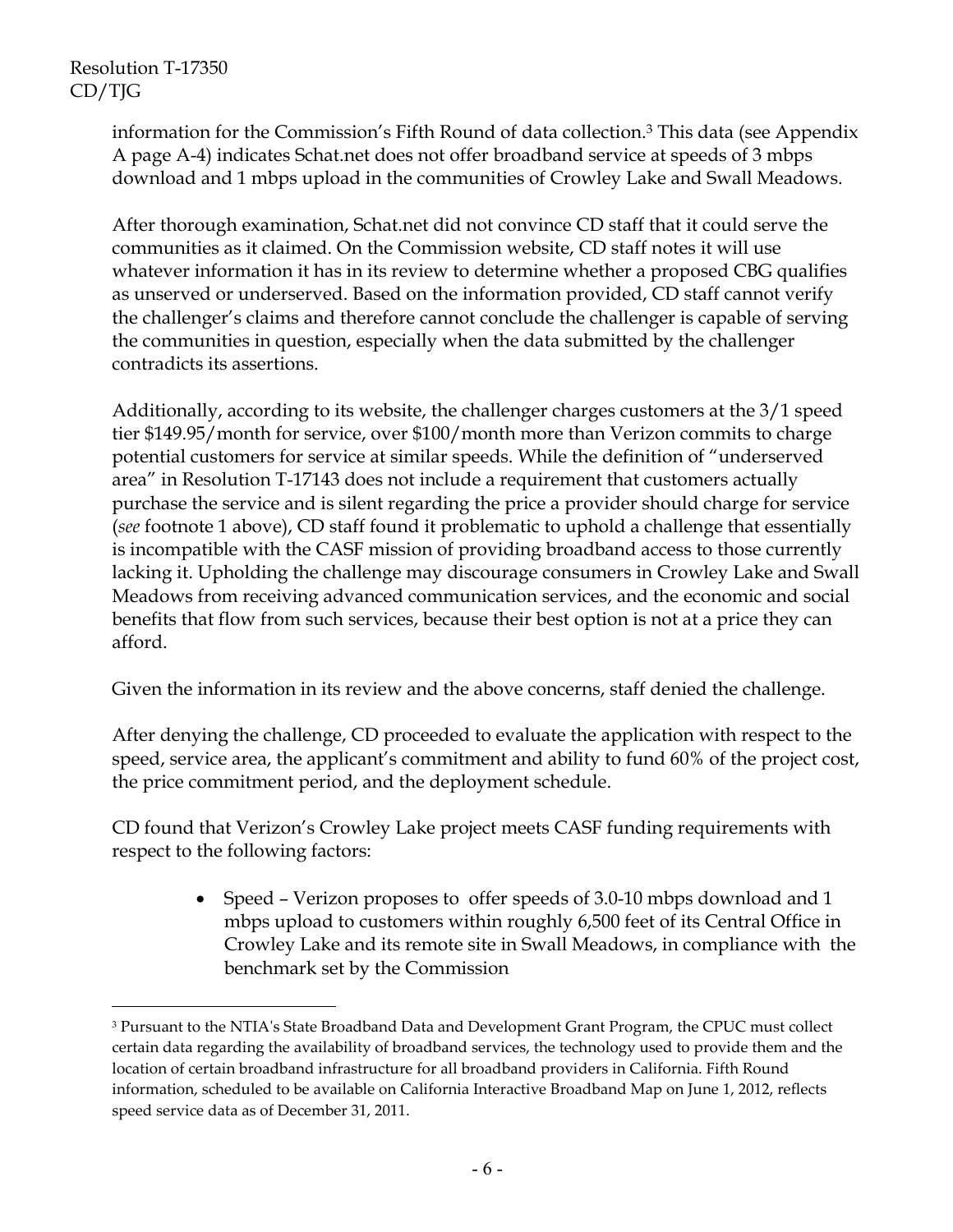- Service area- is determined to be unserved and underserved
- Matching Funds of 60% of the Project's cost the applicant has certified that the matching funds will come from their capital budget; the submitted balance sheet, income and cash flow statements show that the applicant has the financial capability to do so
- Price commitment period- the applicant has committed to a pricing plan of one year as required
- Deployment schedule pursuant to Resolution T-17330, the Project will be completed no later than January 28, 2013

Based on its review, CD determined that Verizon's grant application qualifies for funding as an unserved and underserved area and meets the requirements of Resolution T-17143. CD recommends Commission approval of CASF funding for Verizon's Crowley Lake project.

### Compliance Requirements

The Application Requirements and Guidelines on the awarding of CASF Funds set forth in Resolution T-17143 provide that a Performance Bond is not required if 60% of the total project costs come from the applicant's capital budget and is not obtained from outside financing sources. In its application, Verizon certified that 60% of the total project costs will come from its existing capital budget. Therefore, a performance bond is not required for this project.

Verizon should comply with all guidelines, requirements, and conditions associated with the granting of CASF funds as specified in Resolution T-17143 such as compliance with the California Environmental Quality Act (CEQA) and the submission of FCC Form 477, among others.

For purposes of CEQA review, Verizon provided the Commission with project construction plans. Verizon does not anticipate any ground disturbing activity, as the backhaul fiber needed for this project is already in place. The only cable (approximately 40') that would be placed would be from an existing pole to Verizon's existing crossconnect box in existing conduit. The Inter-Office Facility equipment work entails installing the DSLAM and other equipment to upgrade the Central Office in Crowley Lake. Accordingly, this project meets the criteria of the CEQA categorical exemption for minor alterations to land (CEQA Guidelines  $\S$  15304 g.) Thus, the Commission is not required to conduct an environmental review pursuant to CEQA before approving this project.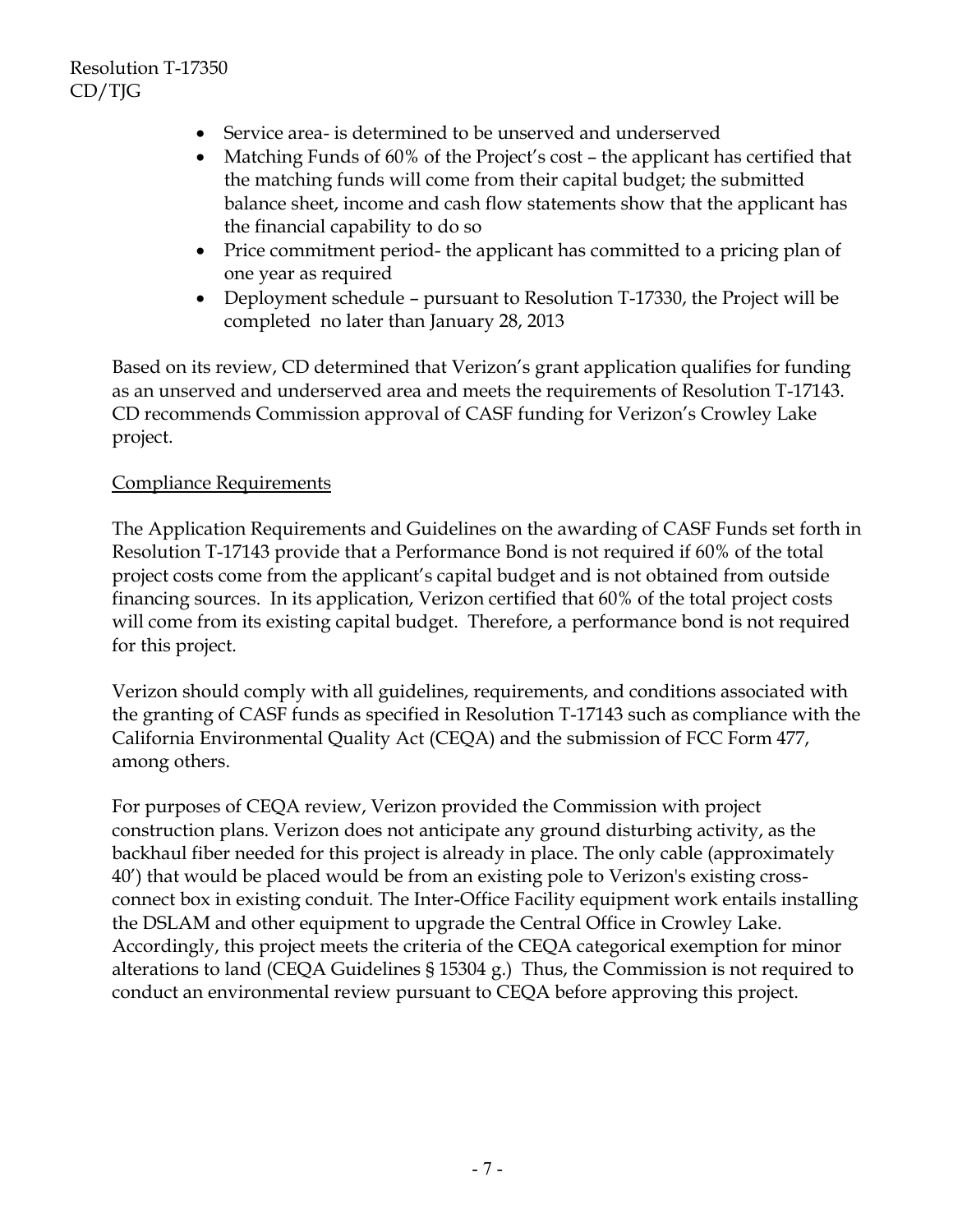# **Payments to CASF Recipients**

Submission of invoices from and payments to Verizon shall be made in accordance with Section IX of Appendix A of Resolution T-17143 and according to the guidelines and supporting documentation required in Resolution T-17143.

Payment to Verizon shall essentially follow the process adopted for funds created under Public Utilities Code § 270. The following table describes the timeline for processing CASF payments.

| Event                                                                                            | Payment Cycle 1<br>(Day/Month)                       | <b>Payment Cycle 2</b><br>(Day/Month)                             |
|--------------------------------------------------------------------------------------------------|------------------------------------------------------|-------------------------------------------------------------------|
| Invoices due from Verizon<br>to CD                                                               | 5 <sup>th</sup> of Month 1                           | $20th$ of Month 1                                                 |
| Payment letters from CD to<br>Information and<br><b>Management Services</b><br>Division (IMSD) 4 | On 19th of Month 1                                   | On 4 <sup>th</sup> of Month 2                                     |
| Invoices submitted from<br><b>IMSD</b> to State Controller's<br>Office (SCO) for payments        | 20 <sup>th</sup> through 26 <sup>th</sup> of Month 1 | 5 <sup>th</sup> through 13 <sup>th</sup> of<br>Month <sub>2</sub> |

Verizon may submit its invoices under Payment Cycle 1 or 2.

If any date in this payment schedule falls on a weekend or holiday, that date will be advanced to the next business day but the remaining dates in the payment schedule will remain unchanged. SCO requires 14 to 21 days to issue payment from the day that requests are received by SCO.

# **Comments on Draft Resolution**

In compliance with PU Code § 311(g), a notice letter was emailed on June 12, 2012, informing all members of the CASF distribution list of the availability of this Draft Resolution for public comments at the Commission's website http://www.cpuc.ca.gov/static/documents/index.htm. This letter also informed parties that the final conformed Resolution adopted by the Commission will be posted and will be available at this same website.

The Commission received opening and reply comments from the Mono County Board of Supervisors ("Mono County"), Verizon, the Eastern Sierra Connect Regional Broadband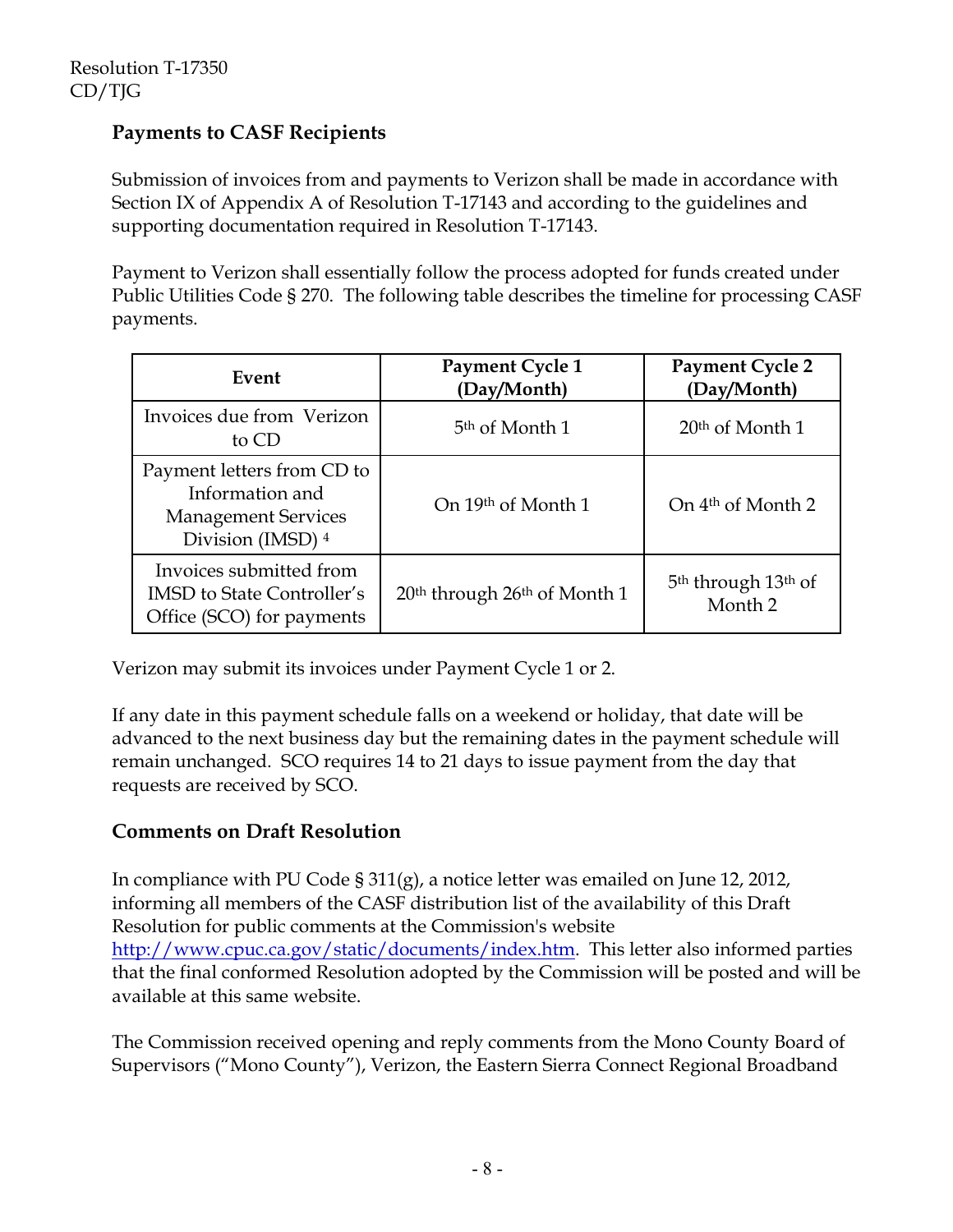Consortium ("ESCRBC"), the Division of Ratepayer Advocates ("DRA"), Schat.net and Mr. Stephen Kalish of Swall Meadows. Comments mostly focused on the following issues.

### 1. Awarding CASF grant to Verizon when it is already required to provide broadband service to these two communities.

While expressing general support for the Project in its opening comments, the ESCRBC noted slight dismay over Verizon receiving CASF funds when, pursuant to Resolution T-17330, it is already required to provide service to the communities of Crowley Lake and Swall Meadows.

In response, the Commission notes that, instead of imposing a substantial fine on Verizon for its PU Code § 320 violation, the Commission opted to require Verizon to provide broadband service to the communities of Crowley Lake and Swall Meadows, thereby ensuring residents in the area received a benefit for granting Verizon a waiver.

In compliance with the requirements Verizon anticipated the Commission would impose under Resolution T-17330, Verizon submitted a CASF application prior to the Commission adopting Resolution T-17330. CD staff evaluated the submission pursuant to the rules and requirements under Resolution T-17143 and recommends funding portions of the Project area that satisfy those requirements.

# 2. Adequacy of Verizon speeds

In its opening comments, DRA argued that Verizon did not commit to provide a majority of subscribers in the project area with speeds of 3 mbps download/1 mbps upload. Mr. Kalish also expressed concern over using ratepayer funds to supplement the Project if residents are not provided service at speeds of 3 mbps download/1 mbps upload.

CD staff received confirmation from Verizon representatives that customers within 6,500 feet of the wire center serving Crowley Lake or the remote facility serving Swall Meadows will be offered broadband access at speeds of 3-10 mbps download and 1 mbps upload. CD staff determined that 67 households, roughly 13% of total households, would not have access to broadband services at speeds required for CASF funding under Resolution T-17143. As such, the Commission will fund 87% of the grant request.

# 3. Requiring Verizon to provide speeds of 6 mbps download/1.5 mbps upload.

Given the passage of D. 12-02-015 and the upgraded speed requirements contained therein, Mono County, ESCRBC and DRA all support requiring Verizon to increase the speeds it will offer to 6 mbps download/1.5 mbps upload, as communities would remain underserved under D. 12-02-015. Verizon filed reply comments in opposition to applying the new 6 mbps download/1.5 mbps upload standard retroactively to the Project, as it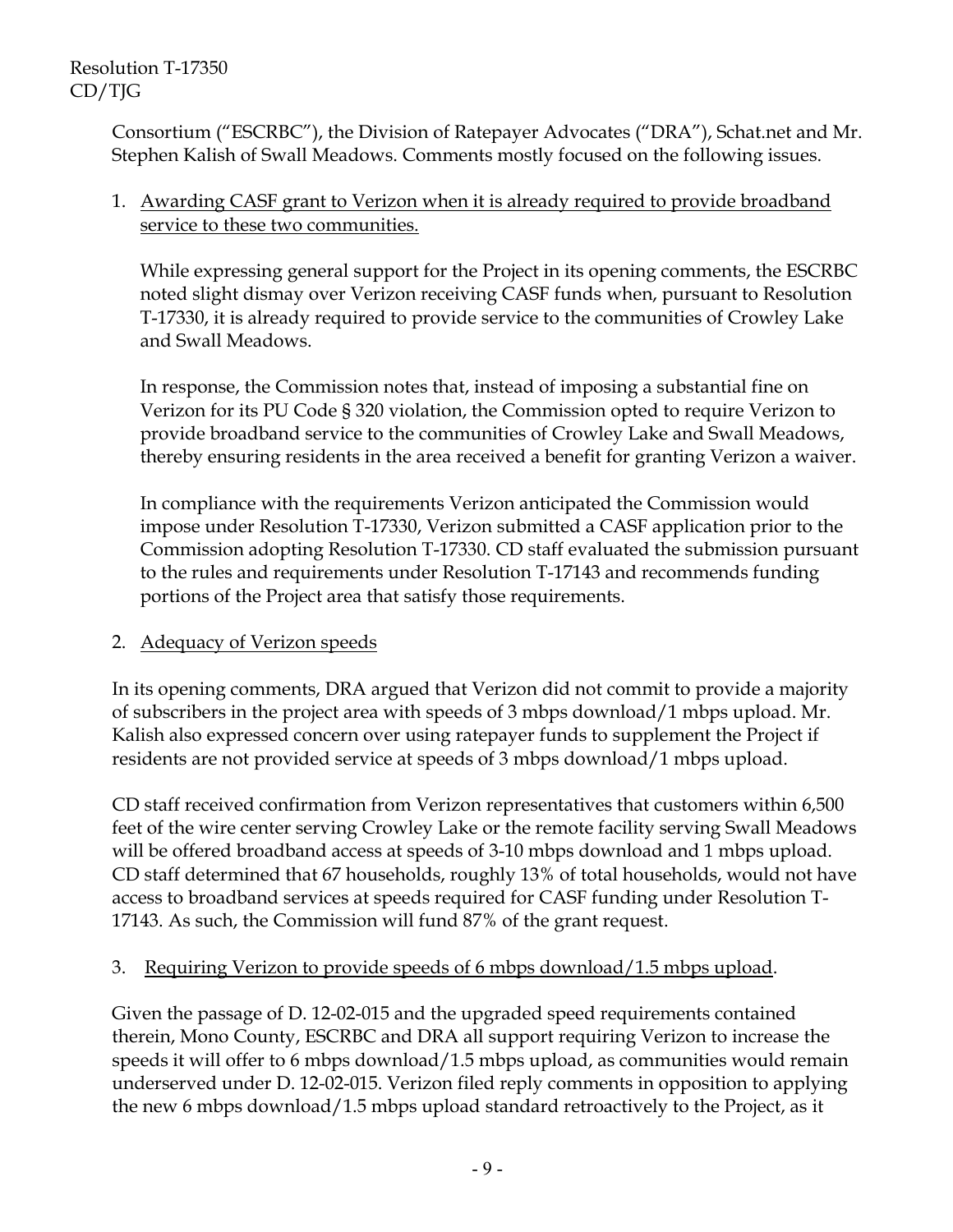applied under the previous standards. Verizon also noted that this project is not unique; other areas with CASF funded projects will be underserved following the new rules set forth in D. 12-02-015.

The Commission agrees with Verizon. Verizon applied under the rules established in Resolution T-17143. Additionally, requiring Verizon to increase the speeds it offers residents in these communities will require significantly increased funding, both from Verizon and ratepayers. As such, the Commission will not require Verizon to meet the speed requirements under D. 12-02-015.

### 4. Waive 3-Year Waiting Period

Mono County, ESCRBC and DRA proposed granting the area a waiver from the 3-year waiting period to receive additional CASF funding to allow providers to submit other projects in the area during the next CASF application rounds. Verizon opposed the waiver, arguing that a waiver would jeopardize its ability to realize a return on its investment.

Under D. 12-02-015, areas previously receiving CASF funds are not eligible for additional CASF funding until three years after completion of the respective project. The Commission shares concerns over residents in Mono County not being able to participate in the next CASF application rounds and also remaining "underserved" under the speed requirements established in D. 12-02-015. While Verizon correctly notes that other areas in the state will face similar circumstances and have not requested an exemption, the Commission views this specific project as a penalty under Resolution T-17330. In Resolution T-17330, the Commission imposed a \$5,000 fine on Verizon for violating PU Code Section 320, and ordered it to provide broadband service to the communities of Crowley Lake and Swall Meadows, regardless of whether or not it subsequently received CASF funds. Given these concerns, and in light of the penalty aspect of this project, the Commission allows the requested waiver.

#### 5. Add Paradise to Project Area

Mono County and ESCRBC proposed adding the community of Paradise to the Project area. DRA also supported adding Paradise to the Project area, along with the communities of Tom's Place and Sunny Slopes. Verizon argued adding Paradise is not economically viable with a 40% matching grant. Verizon also stated it did not have the time to calculate the cost of adding other communities to the Project.

While the Commission hopes CASF funds will be used to provide broadband service to other unserved and underserved communitiies in Mono County, including Paradise, this specific grant application is not the proper vehicle for this endeavor. Resolution T-17330 required Verizon to provide broadband service to the communitieis of Crowley Lake and Swall Meadows. Prior to final adoption of Resolution T-17330, Verizon submitted a CASF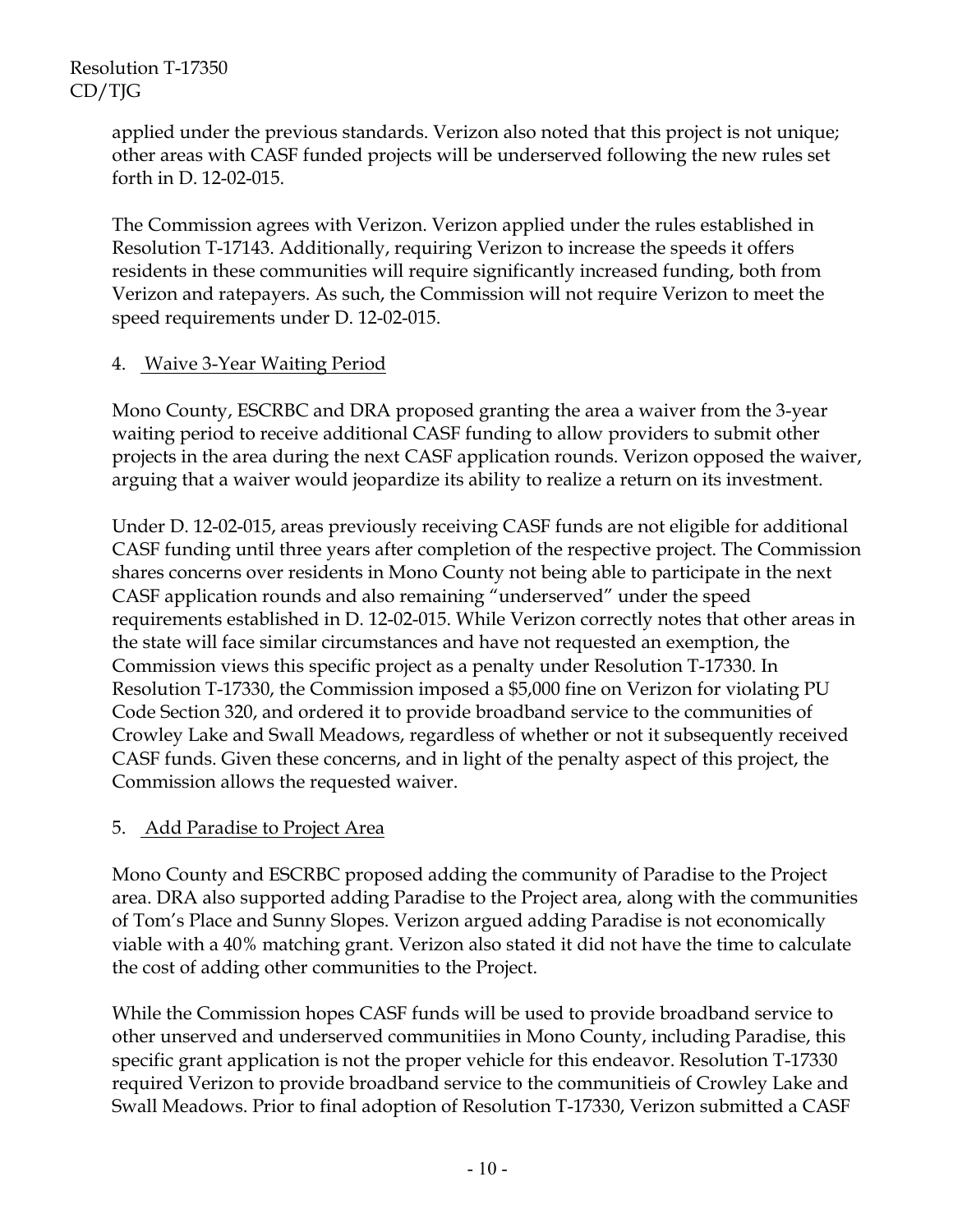application in support of this project, in anticipation of requirements to do so. Further, Verizon and other providers are eligible to apply for a CASF grant to bring broadband service to Paradise during subsequent CASF funding rounds. Given that, the Commission encouraged Mono County officials and the ESCRBC to work with providers to help make that goal a reality.

### 6. Verizon needs to provide standalone broadband package

Mono County, ESCRBC and Mr. Kalish all requested clarification if broadband subscribers would also need to have a telephone account with Verizon, as indicated in the Draft Resolution. All opposed forcing subscribers to also have phone service or to bundle in order to receive Internet service. DRA further argued Verizon is committing legal error by not providing DSL on a standalone basis and that there should be no requirement to purchase Verizon landline phone service. Verizon responded that its current pricing commitment, requiring Verizon telephone service, is legal under Resolution T-17143.

D. 07-12-054 makes clear that Verizon must offer customers a standalone price package:"[I]n order to ensure that CASF recipients can be held accountable for commitments regarding the affordability of broadband services, we shall require that any voluntary broadband pricing commitments be offered to customers on a standalone basis." As such, Verizon submitted a price commitment for standalone broadband service (see page 4).

# 7. Concerns Verizon may be "oversold" in area

Mono County, ESCRBC and DRA all expressed concerns Verizon may be unable to serve the communities of Crowley Lake and Swall Meadows at required speeds due to Verizon overselling its services in nearby areas. The ESCRBC requested assurances that subscribers receive the service promised and inquired about enforcement mechanisms available to the CPUC should Verizon not meet those agreed upon levels of service.

Verizon responded that the requested assurances are unnecessary. Customers' ability to order high-speed internet or upgrade to a higher speed of service is currently constrained until a multi-year effort to upgrade the backhaul capacity covering the 297 miles between Victorville and Mammoth Lakes is completed in early November 2012. Moreover, Verizon noted that Resolution T-17143 requires grantees to submit a completion report prior to the reimbursement of the final payment. The completion report will include an assessment of the speed the broadband facilities are delivering to their subscribers, as compared to the initial proposals approved by the Commission. In addition, because Verizon will be submitting certain data regarding the availability of broadband services, the technology used to provide them, and the location of certain broadband infrastructure for the Commission's efforts in the NTIA's State Broadband Data and Development (SBDD) Grant Program, ongoing monitoring data will be available.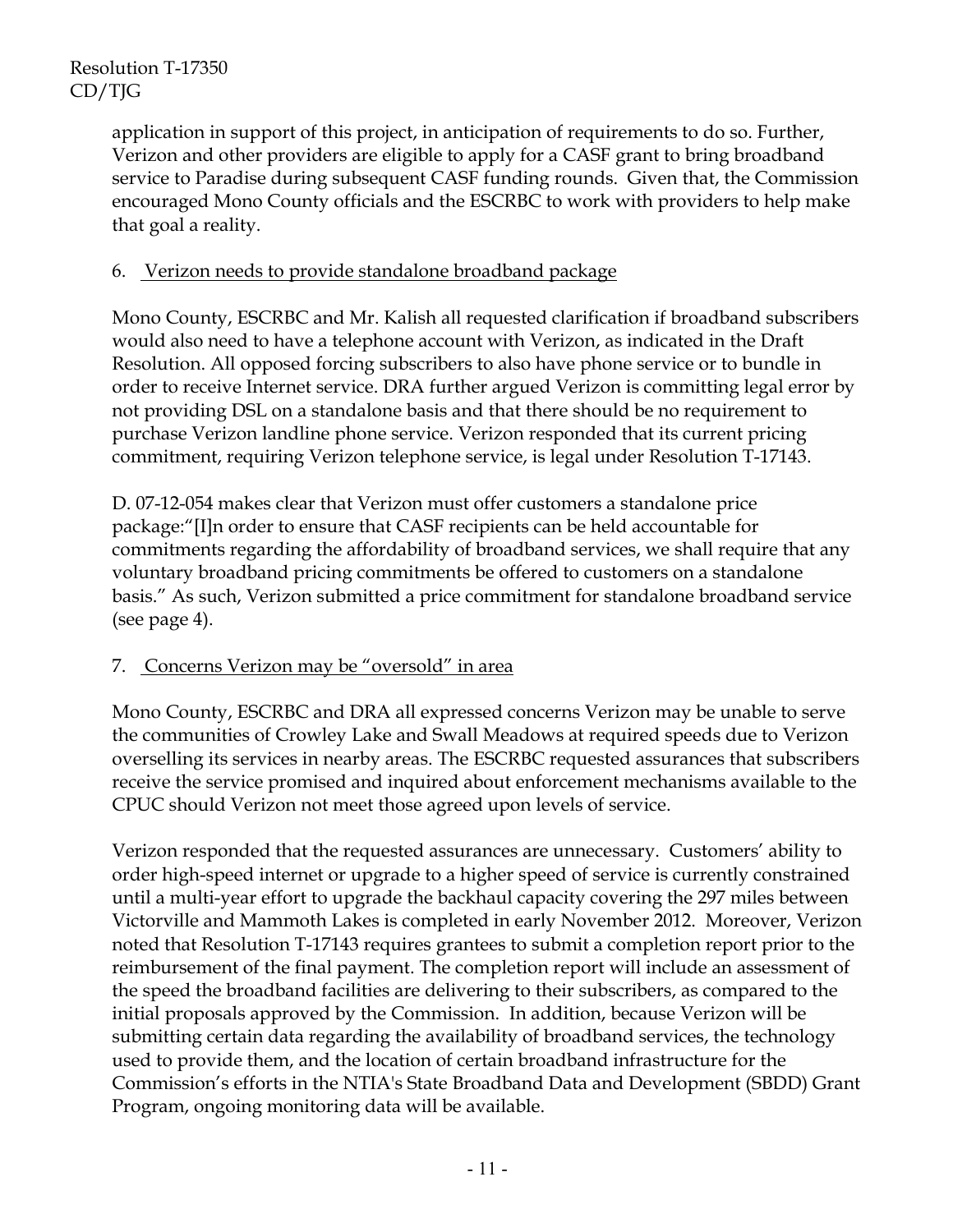The Commission appreciates Verizon's update on the upgrade of its backhaul capacity in the region. Further, the Commission agrees with Verizon that additional assurances are not necessary. Verizon is correct in outlining the manners in which the Commission requires CASF grantees to comply with approved grant applications. If Verizon fails to provide broadband service to the communities in question, it risks facing Commission proceedings for violating Resolution T-17330. If any CASF grantee fails to provide broadband service at the speeds agreed to in an approved resolution, the Commission will deny its reimbursement request.

### 8. Open access to Verizon fiber

Mono County, ESCRBC and DRA support allowing other providers open access to Verizon's fiber optic cable, thereby allowing them to serve Tom's Place, Sunny Slopes and Paradise, or to compete with Verizon in Crowley Lake and Swall Meadows. Verizon opposed this condition, arguing that the Commission addressed this issue in previous decisions. In their comments both Mono County and ESCRBC recognized that the Commission is not able to require Verizon to provide access to its fiber. We reject this modification to the resolution, as the Commission declined to implement open access rules in D. 12-02-015, for reasons set forth therein.

### 9. Schat.net challenge

Aaron Schat, owner of Schat.net, requested the Commission deny Verizon's application, arguing that Schat.net can deliver broadband at speeds of 3mbps download/1mbps upload. However, Mr. Schat failed to provide the Commission with any evidence to support overturning the denial of his challenge. As set forth above, CD staff and the Commission have no credible evidence Schat.net can serve the communities it claims it can, beyond unfounded assertions.

# **Findings**

- 1. The Commission established the California Advanced Services Fund (CASF) in Decision (D.) 07-12-054 as a two-year program that will provide matching funds of up to 40% of the total project costs for the deployment of broadband infrastructure in unserved and underserved areas in California.
- 2. Resolution T-17143, approved on June 12, 2008, adopts the application requirements and scoring criteria for the award of funds, a prescribed timeline for other filings, and notifications including a projected Commission Meeting date for final approval of award(s).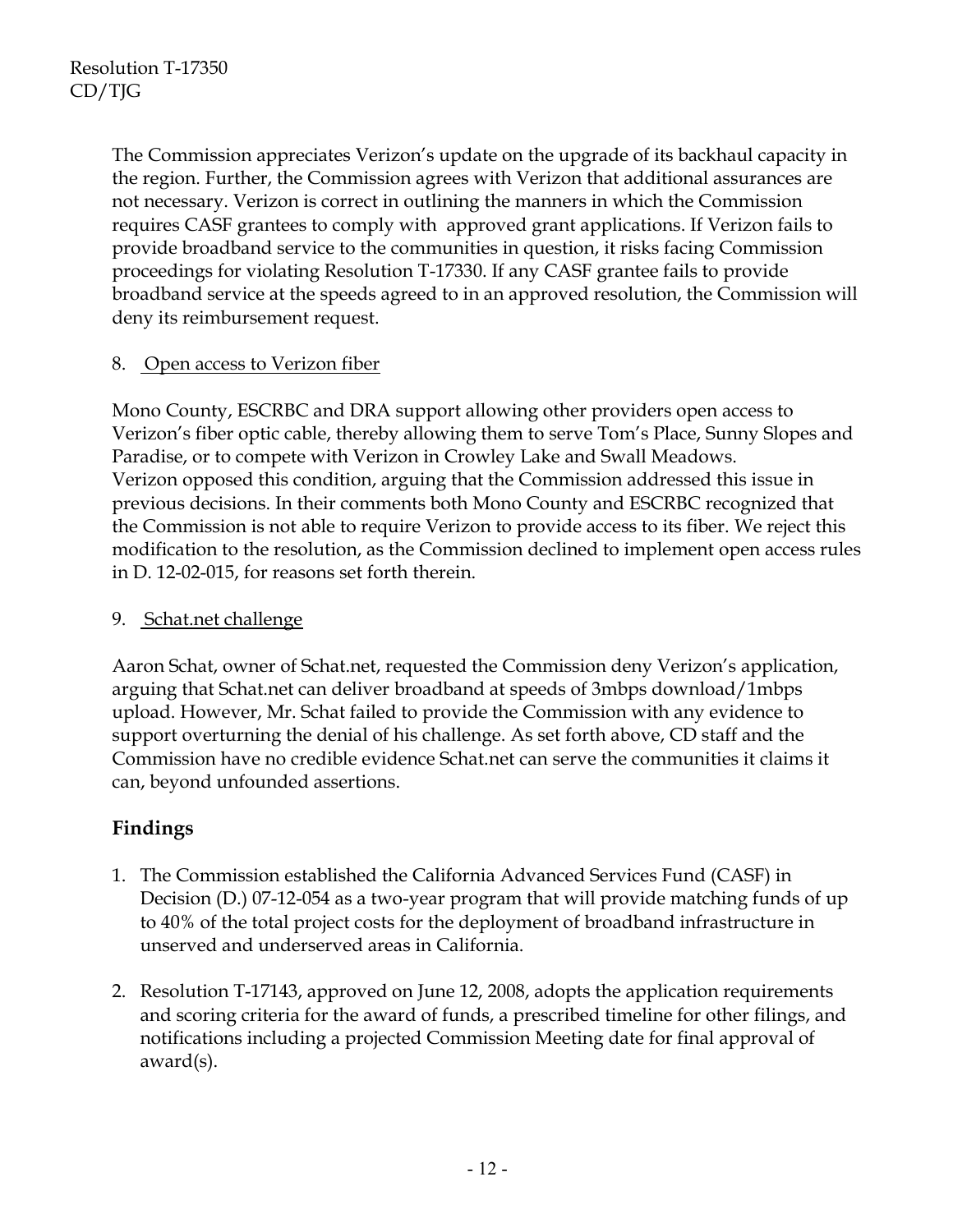- 3. Resolution T-17330 ordered Verizon to provide broadband service to the communities of Crowley Lake and Swall Meadows by no later than January 28, 2013, and to submit an application for CASF grant funding.
- 4. Verizon California Inc. (U-1002-C) (Verizon) filed an application for CASF funding for its Crowley Lake and Swall Meadows Project on July 12, 2011. The Crowley Lake and Swall Meadows Broadband Project will extend high-speed internet service to the communities of Crowley Lake and Swall Meadows, in the following two CBGs: 060510001014 and 060510001013.
- 5. CD staff posted the map, **c**ensus block group**s** (CBG**s**) and zip code**s** lists by county for the Verizon Crowley Lake and Swall Meadows Project on the Commission's CASF website page under "Pending New CASF Applications to Offer Broadband as of September 2011."
- 6. CD received one challenge to the proposed project areas.
- 7. After thorough review, CD denied the challenge.
- 8. CD reviewed and analyzed data submitted for the Verizon Crowley Lake and Swall Meadows Project CASF grant application to determine the project's eligibility for CASF funding. These data include, but are not limited to: proof of a Certificate of Public Convenience and Necessity (CPCN) from the Commission; descriptions of current and proposed broadband infrastructure; geographic information system (GIS) formatted shapefiles mapping the subject areas; assertion that the area is unserved and underserved; potential subscriber size and household incomes; project construction schedule; project budget; proposed pricing and commitment period for new subscribers; and financial qualifications of the applicant.
- 9. CD reviewed the submitted shapefiles which mapped the proposed broadband deployment using United States 2010 Census data and the revised December, 2011 California Broadband Availability maps. These maps helped to verify the existence or non-existence of broadband service areas and broadband speeds, where available.
- 10. Based on its initial review, CD determined that the project qualifies for funding under Resolution T-17143 and recommends Commission approval of CASF funding for Verizon's Crowley Lake and Swall Meadows Project.
- 11. The posting of a performance bond by Verizon is not required because the remainder of the total project cost will be financed through Verizon's existing capital budget.
- 12. Verizon should comply with all guidelines, requirements, and conditions associated with the granting of CASF funds as specified in Resolution T-17143 such as compliance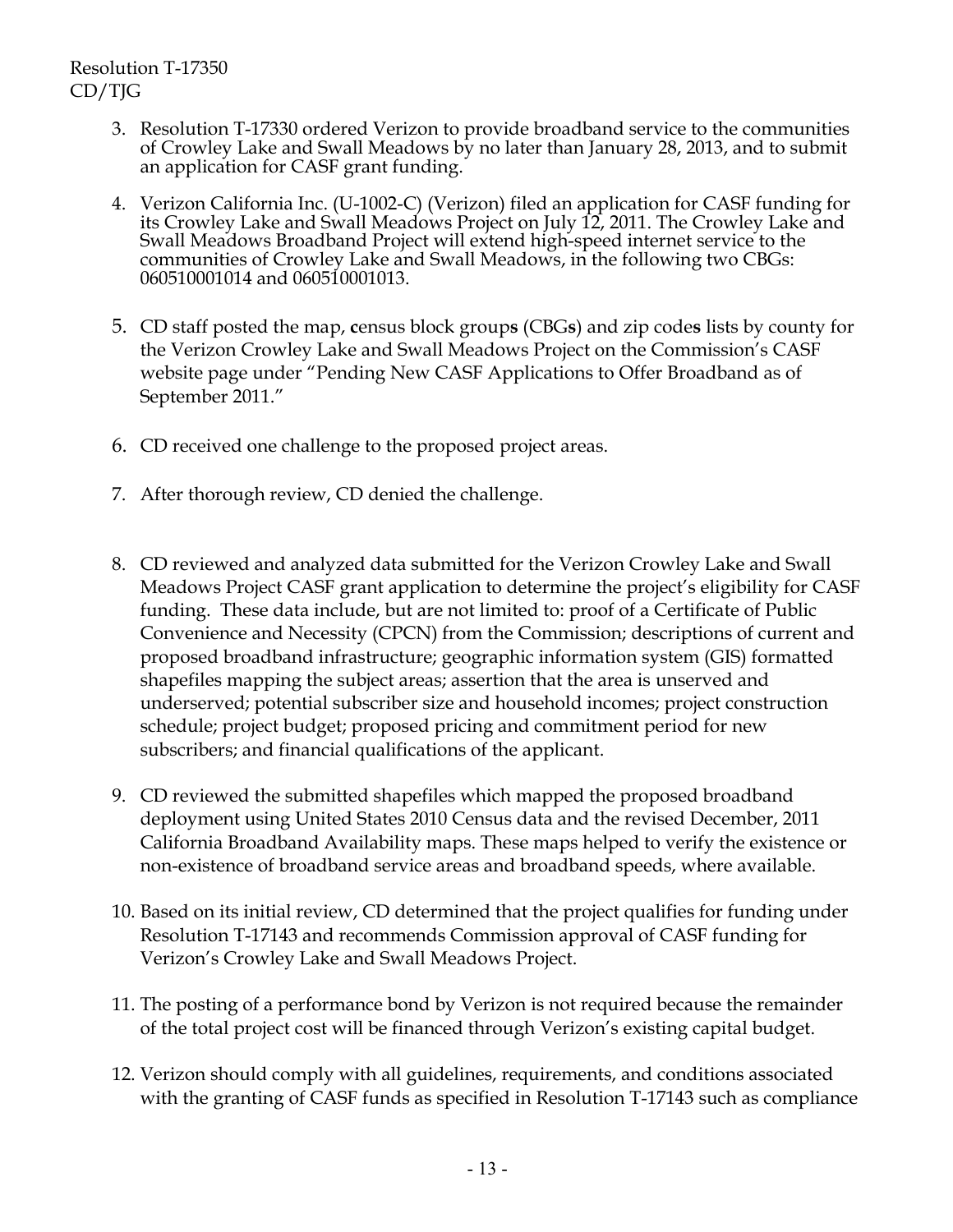with the California Environmental Quality Act (CEQA) and the submission of FCC Form 477, among others.

- 13. A notice letter was emailed on June 12, 2012, informing all members of the CASF distribution list of the availability of this Draft Resolution for public comments at the Commission's website http://www.cpuc.ca.gov/static/documents/index.htm. This letter also informed parties that the final conformed Resolution adopted by the Commission will be posted and available at this same website.
- 14. The Commission received comments from the Mono County Board of Supervisors, Verizon, the Eastern Sierra Connect Regional Broadband Consortium, the Division of Ratepayer Advocates, Schat.net and Mr. Stephen Kalish of Swall Meadows, addressed most of these comments in the Discussion section of this draft resolution, and modified the draft resolution accordingly.
- 15. In response to comments from Mono County, DRA and Mr. Kalish, expressing concern that some Verizon customers would not receive the minimal speeds required under Resolution T-17143, CD confirmed with Verizon its capacity to serve the Project area. Verizon informed CD staff that it could only provide customers within 6,500 feet of its facilities with broadband service at speeds of at least 3 mbps download and 1 mbps upload. CD staff determined that 67 households, roughly 13% of total households (517), would not have access to broadband services at speeds required for CASF funding under Resolution T-17143. As such, the Commission reduces the grant amount by 13%. However, pursuant to Resolution T-17330, Verizon still must also provide broadband service to households in Crowley Lake and Swall Meadows located beyond 6,500 feet of its facilities.
- 16. In response to comments submitted by Mono County and the ESCRBC, and due to conditions imposed on Verizon in Resolution T-17330, the Commission issues a waiver of the three-year waiting period for CASF funding outlined in D. 12-02-015.
- 17. The Commission finds the CD's recommendation to fund Verizon's Crowley Lake and Swall Meadows Project as summarized in Appendix A to be reasonable and consistent with Commission orders and, therefore, adopts such recommendation.

# **THEREFORE, IT IS ORDERED that:**

1. The Commission shall award funding of \$286,398.45 from the California Advanced Services Fund to Verizon for the Crowley Lake and Swall Meadows unserved and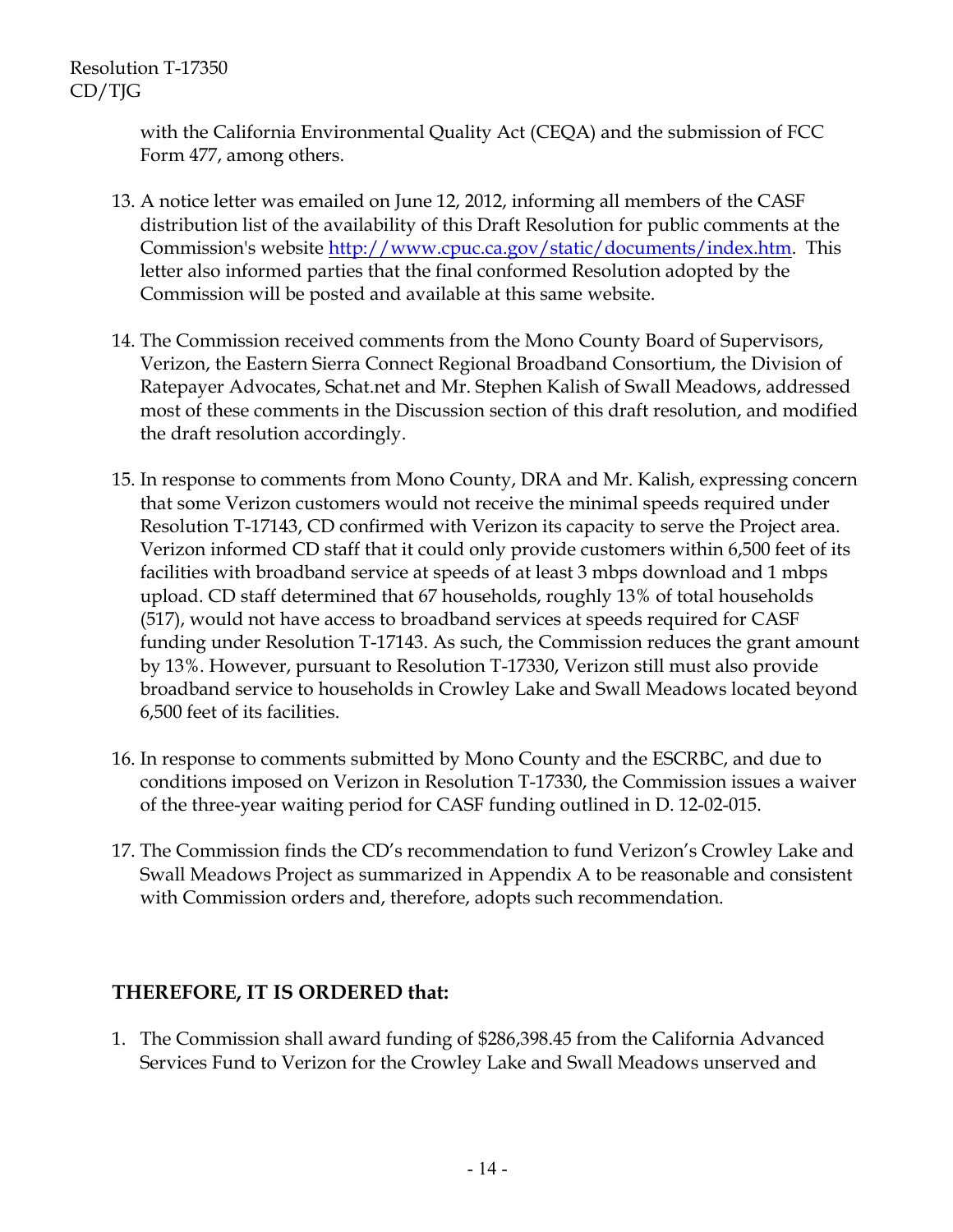underserved area broadband project as described in the Discussion section and summarized in Appendix A of this Resolution.

- 2. The program fund payment of \$286,398.45 for this unserved and underserved project shall be paid out of the CASF fund in accordance with the guidelines adopted in Resolution T-17143.
- 3. Payments to the CASF recipient shall be in accordance with Section IX of Appendix A of Resolution T-17143 and in accordance with the process defined in the "Payments to CASF Recipients" section of this Resolution.
- 4. The CASF fund recipient, Verizon, shall comply with all guidelines, requirements and conditions associated with the CASF funds award as specified in Resolution T-17143.
- 5. The CASF fund recipient, Verizon, shall begin offering broadband service to the communities of Crowley Lake and Swall Meadows by no later than January 28, 2013.
- 6. The communities of Crowley Lake and Swall Meadows are hereby exempted from the provision in D. 12-02-015 that forbids areas that previously received CASF funds from receiving additional CASF funding until three years after completion of the respective project.

This Resolution is effective today.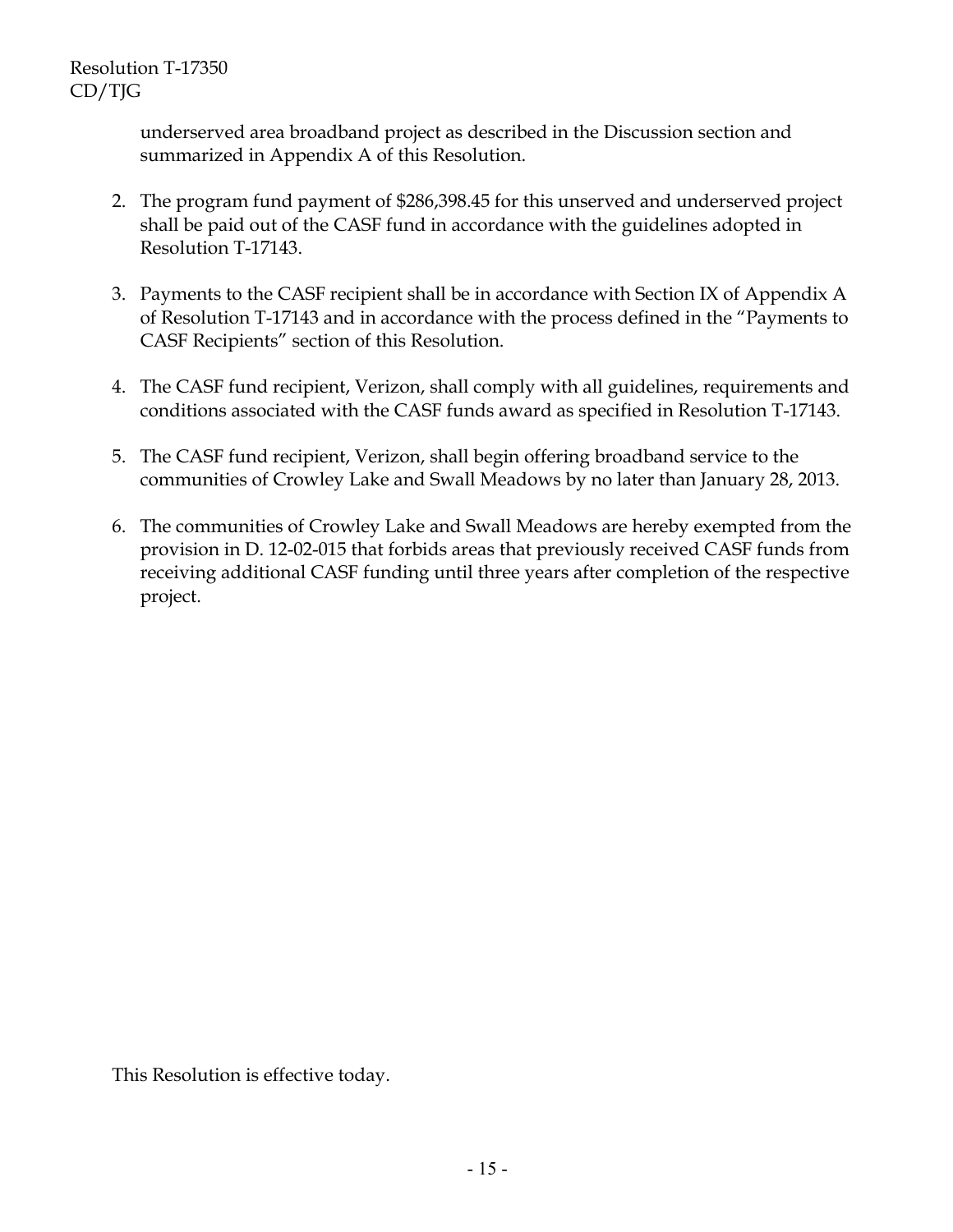> I hereby certify that this Resolution was adopted by the Public Utilities Commission at its regular meeting on August 23, 2012. The following Commissioners approved it:

> > /s/ Paul Clanon

PAUL CLANON Executive Director

 MICHAEL R. PEEVEY President TIMOTHY ALAN SIMON MICHEL PETER FLORIO CATHERINE J.K. SANDOVAL MARK J. FERRON Commissioners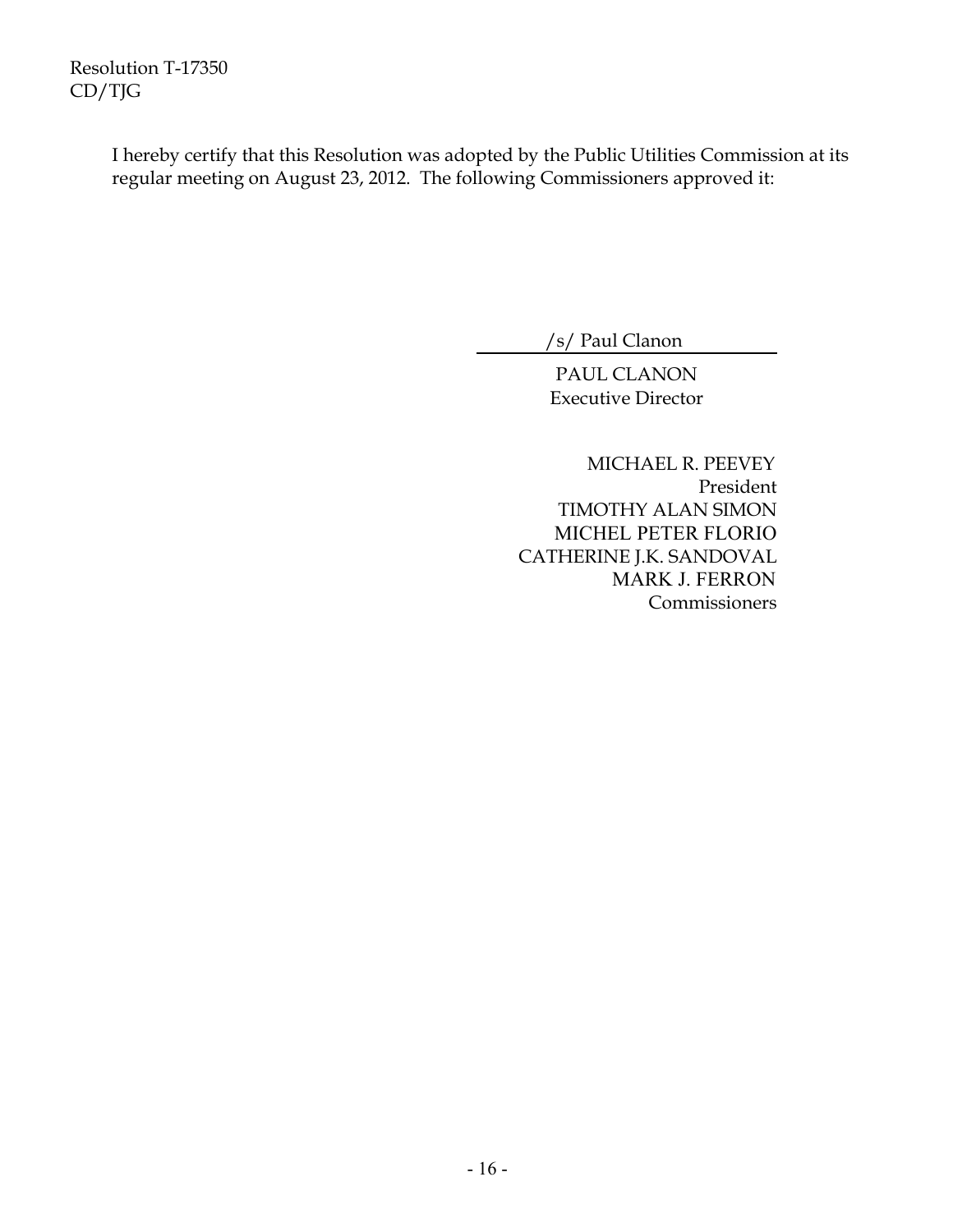### **APPENDIX A Resolution T- 17350 Verizon Crowley Lake and Swall Meadows Project Key Information**

| <b>Project Name</b>                                                              | Verizon Crowley Lake and Swall Meadows Project                                                                                                                               |  |  |
|----------------------------------------------------------------------------------|------------------------------------------------------------------------------------------------------------------------------------------------------------------------------|--|--|
| <b>Project Plan</b>                                                              | The Crowley Lake project would consist primarily of the placement of<br>IOF equipment in the Crowley Lake wire center and placing fiber to the<br>DLC site in Swall Meadows. |  |  |
| Project Size (in square miles)                                                   | 1.19 square miles                                                                                                                                                            |  |  |
| Download/upload speed (in<br>Mbps)                                               | 3-10 mbps/1 mbps (for households<br>within 6,500 feet of the Crowley<br>Lake wire center or remote facility<br>site in Swall Meadows)                                        |  |  |
| Location                                                                         | Mono County                                                                                                                                                                  |  |  |
| <b>Community Name</b>                                                            | Crowley Lake & Swall Meadows                                                                                                                                                 |  |  |
| CBGs/Household Income                                                            | 060510001014/ \$54,597                                                                                                                                                       |  |  |
|                                                                                  | 060510001013/ \$54,597                                                                                                                                                       |  |  |
| <b>ZIP</b> Codes                                                                 | 93514 & 93546                                                                                                                                                                |  |  |
| <b>Estimated Potential Subscriber</b><br><b>Size</b><br>Households / Subscribers | 450/450                                                                                                                                                                      |  |  |
| Deployment Schedule (from<br>Commission approval date)                           | no later than January 28, 2013                                                                                                                                               |  |  |
| <b>Proposed Project Budget</b>                                                   | \$693,000                                                                                                                                                                    |  |  |
| Total                                                                            | \$693,000                                                                                                                                                                    |  |  |
| <b>Amount of CASF Funds</b><br>approved                                          | \$286,398.45                                                                                                                                                                 |  |  |
| CIAC (18.7%)                                                                     | \$45,121.85                                                                                                                                                                  |  |  |
| Internally funded                                                                | \$406,601.55                                                                                                                                                                 |  |  |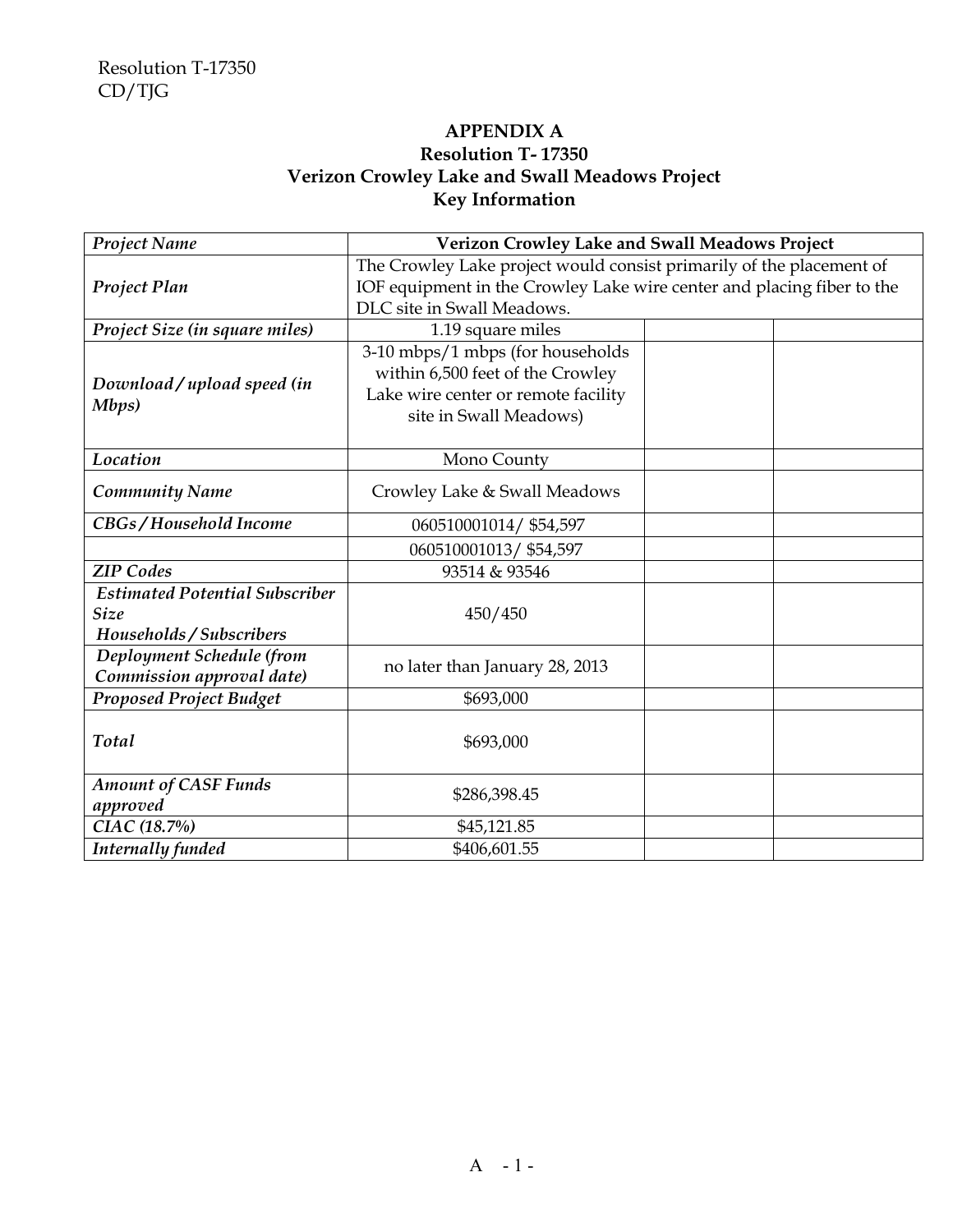### **APPENDIX A Resolution T- 17350 Verizon Crowley Lake and Swall Meadows Project Shapefiles**

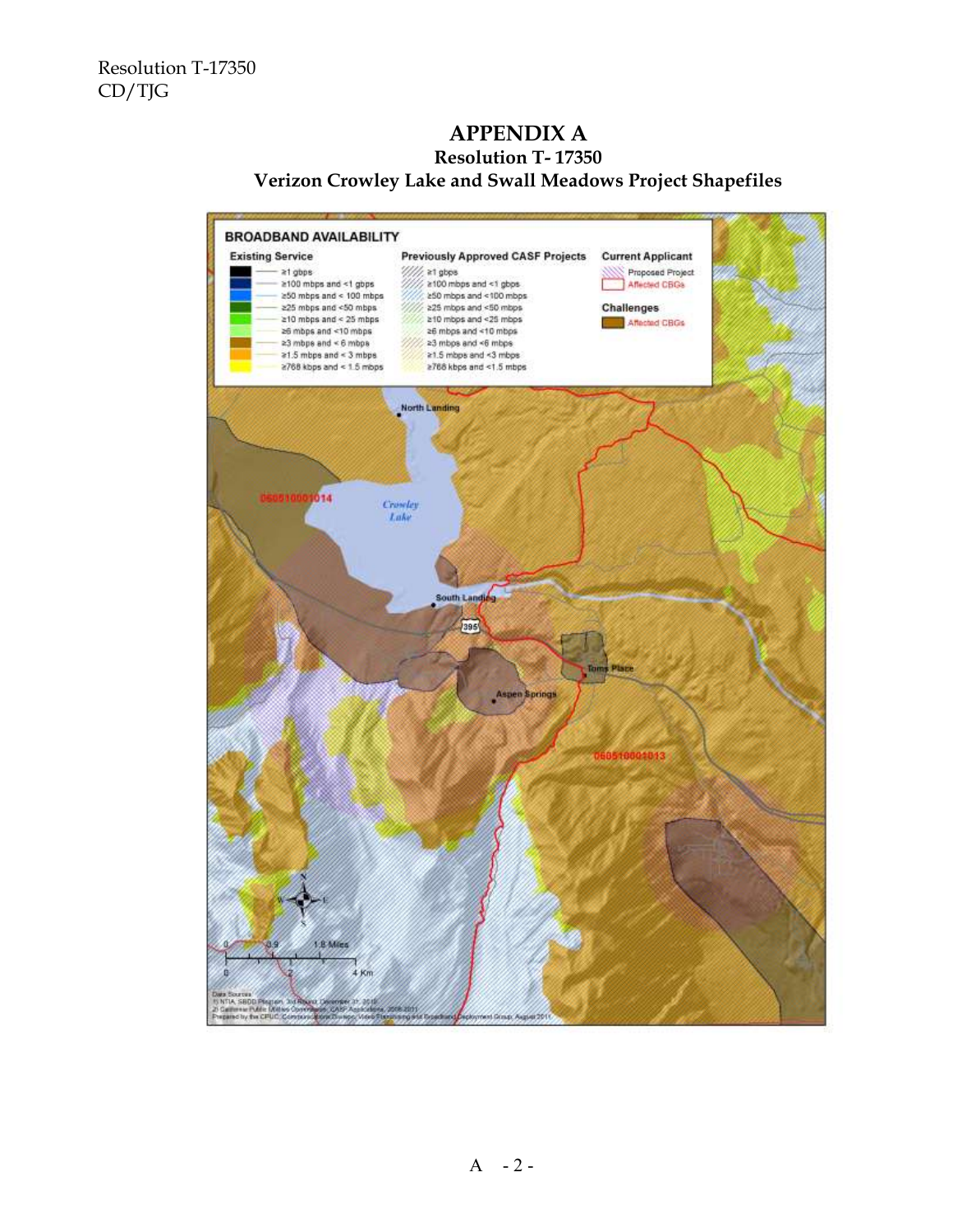### **APPENDIX A Resolution T- 17350 Verizon Crowley Lake and Swall Meadows Map – Challenge Area**



 $A - 3 -$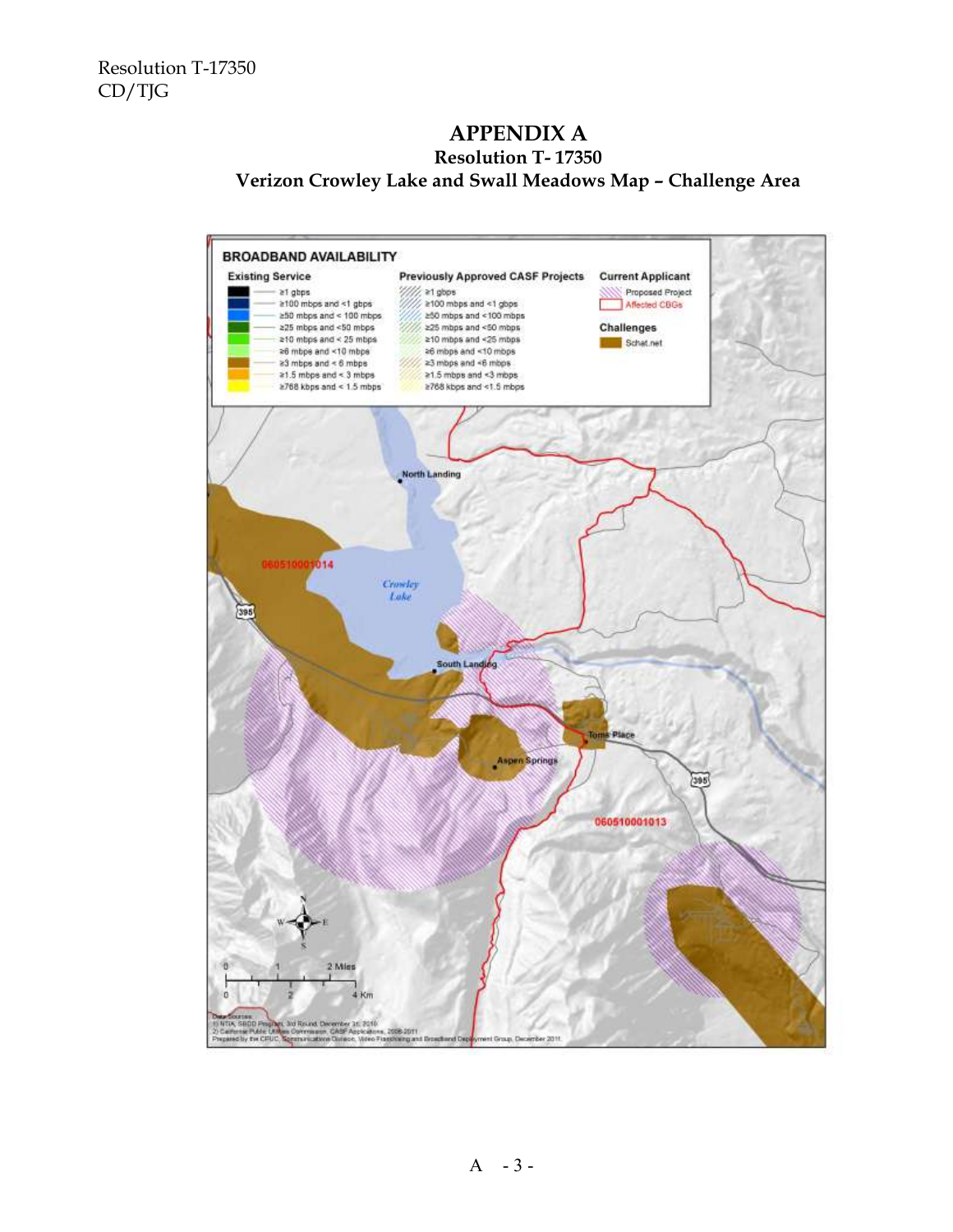# **APPENDIX A**

#### **Resolution T- 17350**

### **Verizon Crowley Lake and Swall Meadows Map – Challenger's Broadband Mapping Round Five Data**



 $A - 4 -$